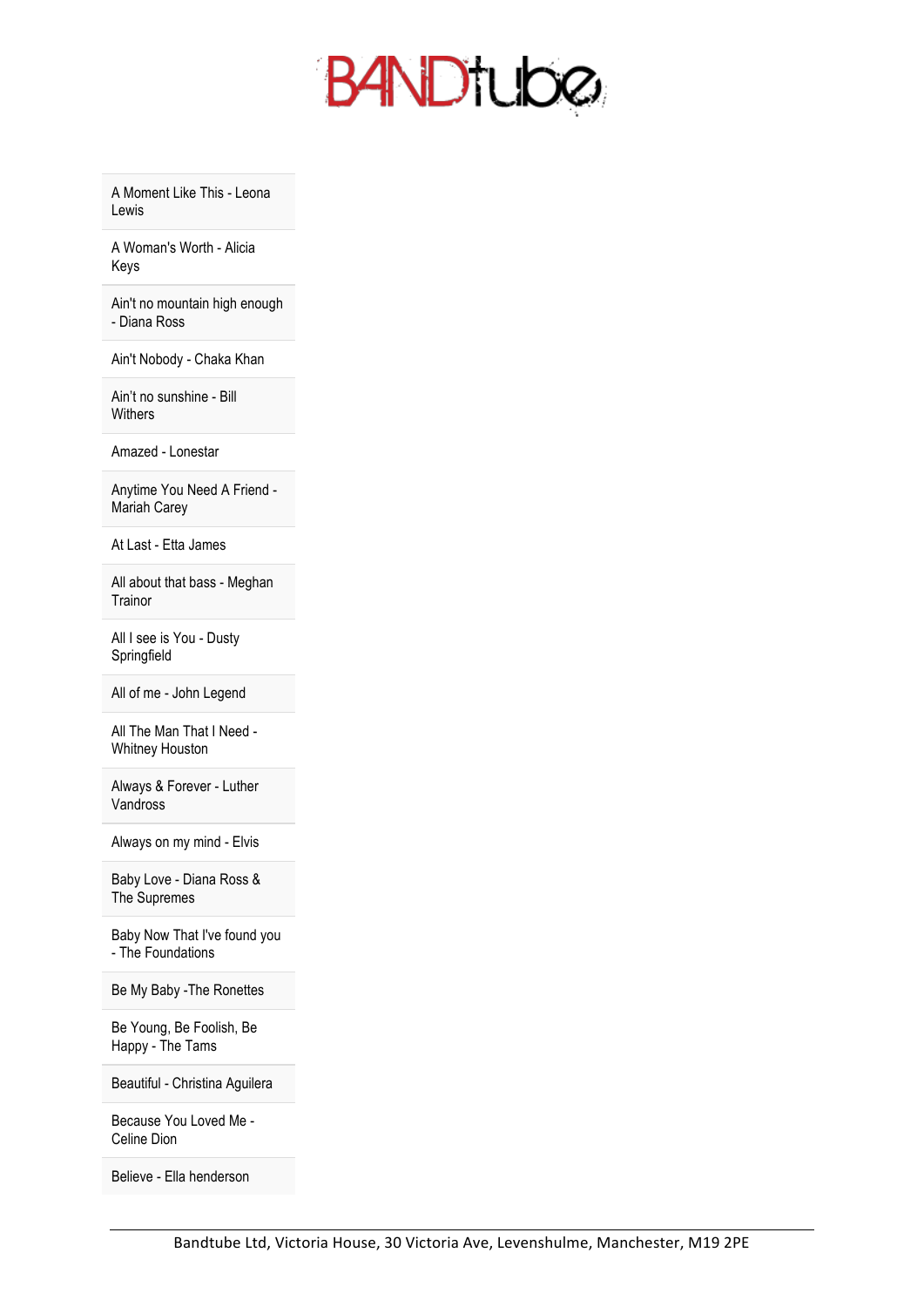

version

Big Spender - Shirley Bassey

Brand new me - Alicia Keys

Build me up buttercup - The Foundations

Burn - Ellie Goulding

By Your Side - Sade

California Dreaming - The Mamas & The Papas

Calling all hearts - Jessie J

Can't feel my face - The Weekend

Can't Get By Without You - The Real Thing

Can't help falling in love with you - (Current version 2106)

Can't Take My Eyes Off You - Lauryn Hill

Can't take me eyes off you - Frankie Valli & The four Seasons

Can't Stop The Feeling - Justin Timberlake

Candyman - Christina Aguilera

Car Wash - Rose Royce

Chandelier - Sia

Cheap Thrills - Sia

Crazy Little Thing Called Love - Queen

Cupid - Sam Cooke(Amy Winehouse version also available)

Da Do Ron Ron - The Crystals

Dance with my father - Celine Dion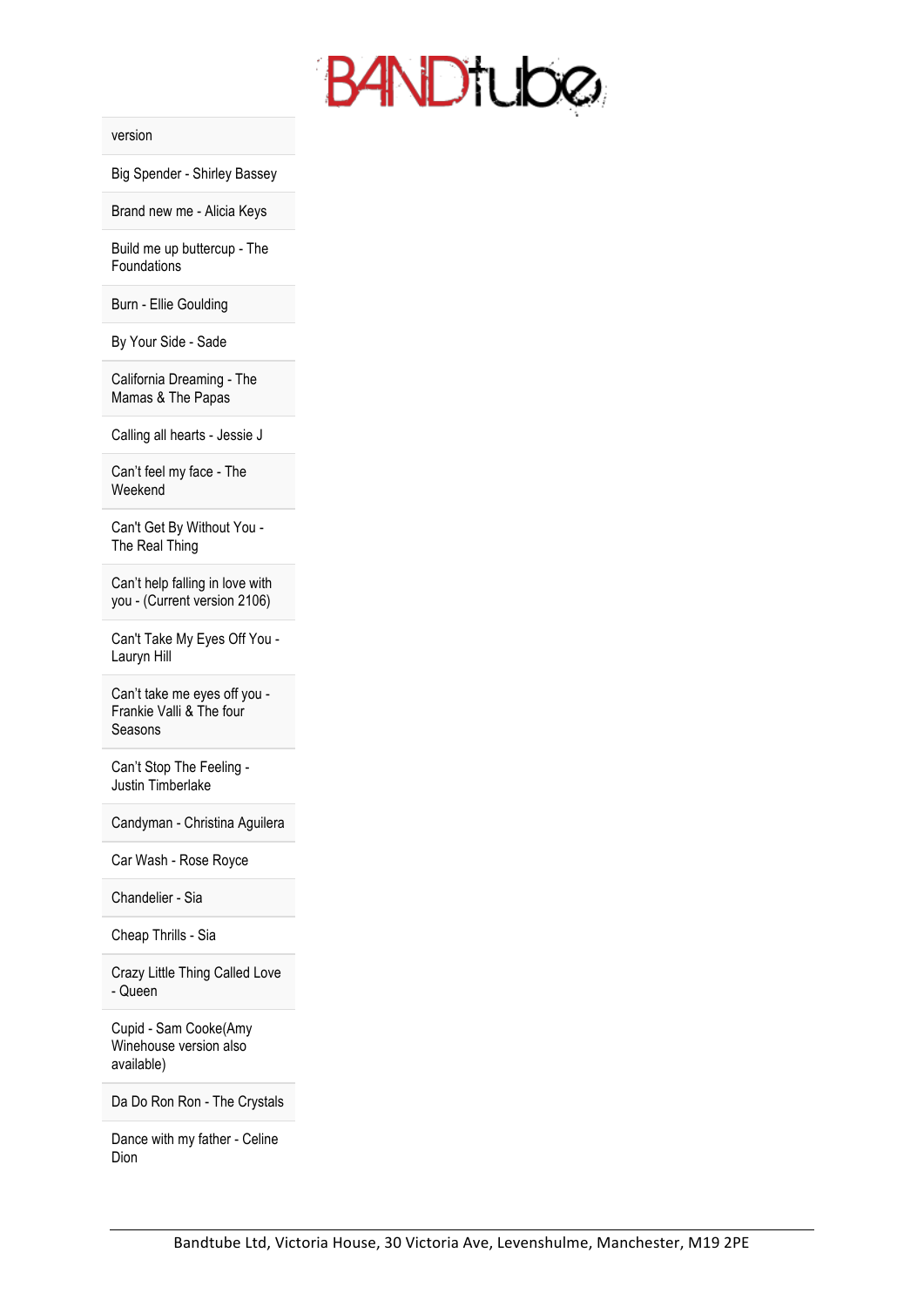

Dancing In The Street - Martha Reeves

Deepest Blue - Deepest Blue

Diamonds Are Forever - Shirley Bassey

Disco Inferno - The Trammps

Do You Love Me - The **Contours** 

Domino - Jessie J

Don't you worry bout a thing - Stevie Wonder

Don't you worry Child - Swedish House Mafia

Don't Stop Believing - Journey

Edge Of Glory - Lady GaGa

Everything I do, I do it for you - Bryan Adams

Fallin - Alicia Keys

Feeling Good - Nina Simone (or Michael Buble )

Fever - Peggy Lee

Finally - Cee Cee Peniston

Firework - Katy Perry

First Time Ever I Saw Your Face - Celine Dion

Flashlight - Jessie J

Fly Me To The Moon - Frank **Sinatra** 

Flying Without Wings - **Westlife** 

For Once In My Life - Stevie Wonder

From This Moment - Shania Twain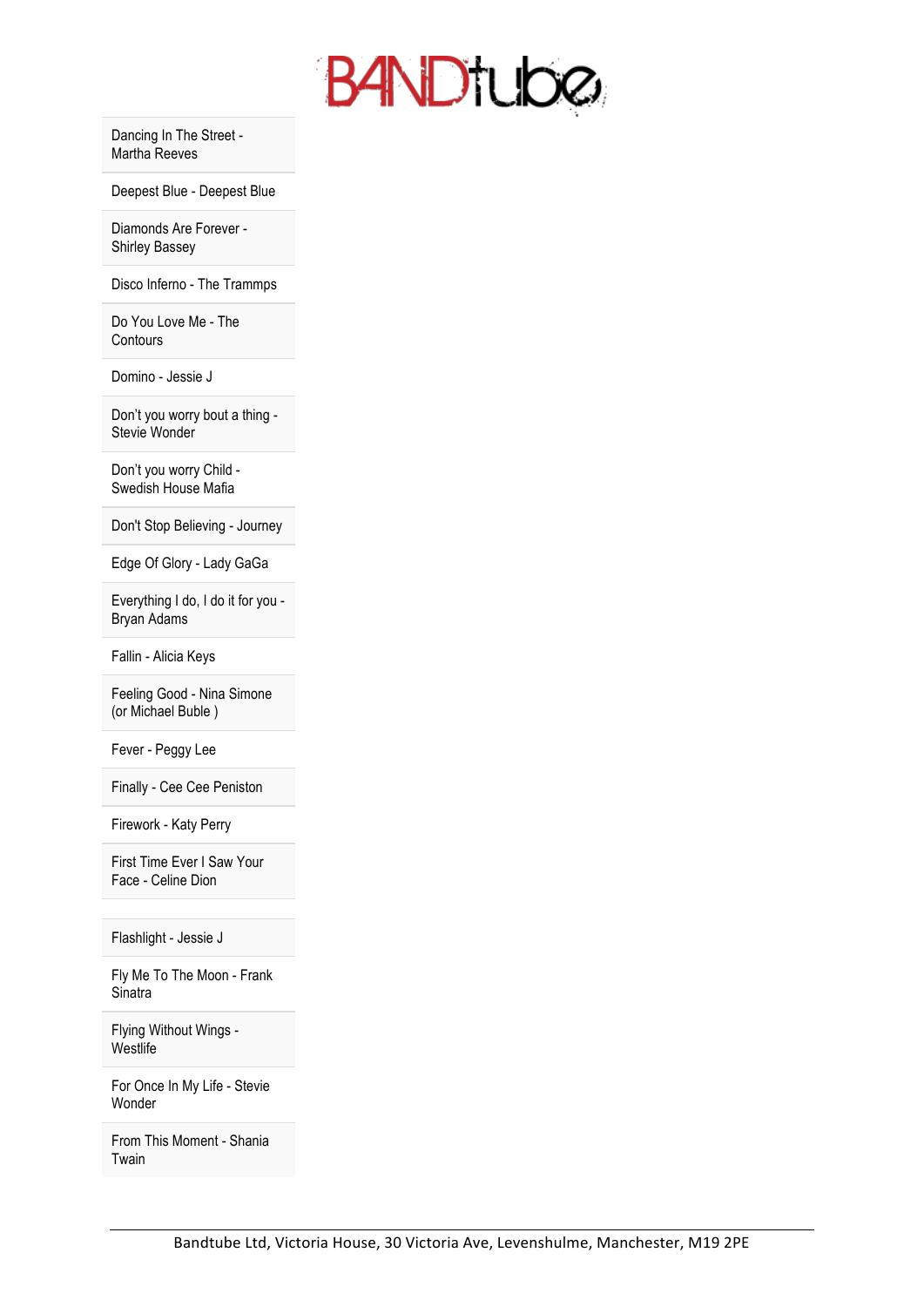

Get Here - Oleta Adams

Get The Party Started - Shirley Bassey

Girl on Fire - Alicia Keys

Get Ready - The Temptations

Giving Myself - Jennifer **Hudson** 

Greatest Love of All - Whitney Houston

Halo - Beyonce

Hallelujah - Alexandra Burke or acoustic

Happy - Pharrell Williams

Hard To Handle - Ottis Redding

Have I told You Lately - Rod **Stewart** 

Head over feet - Alanis Morisette

Heatwave - Martha Reeves

Heaven - DJ Sammy (fast or slow version available)

Heaven Must Have Sent You - The Elgins

Hello - Adele

Hero - Mariah Carey

Higher & Higher - Jackie Wilson

Hopelessley Devoted to You - Olivia Newton John

How Do I Live Without You - Leanne Rimes

How Will I Know - Whitney Houston

I Can't Help Falling In Love With You - Elvis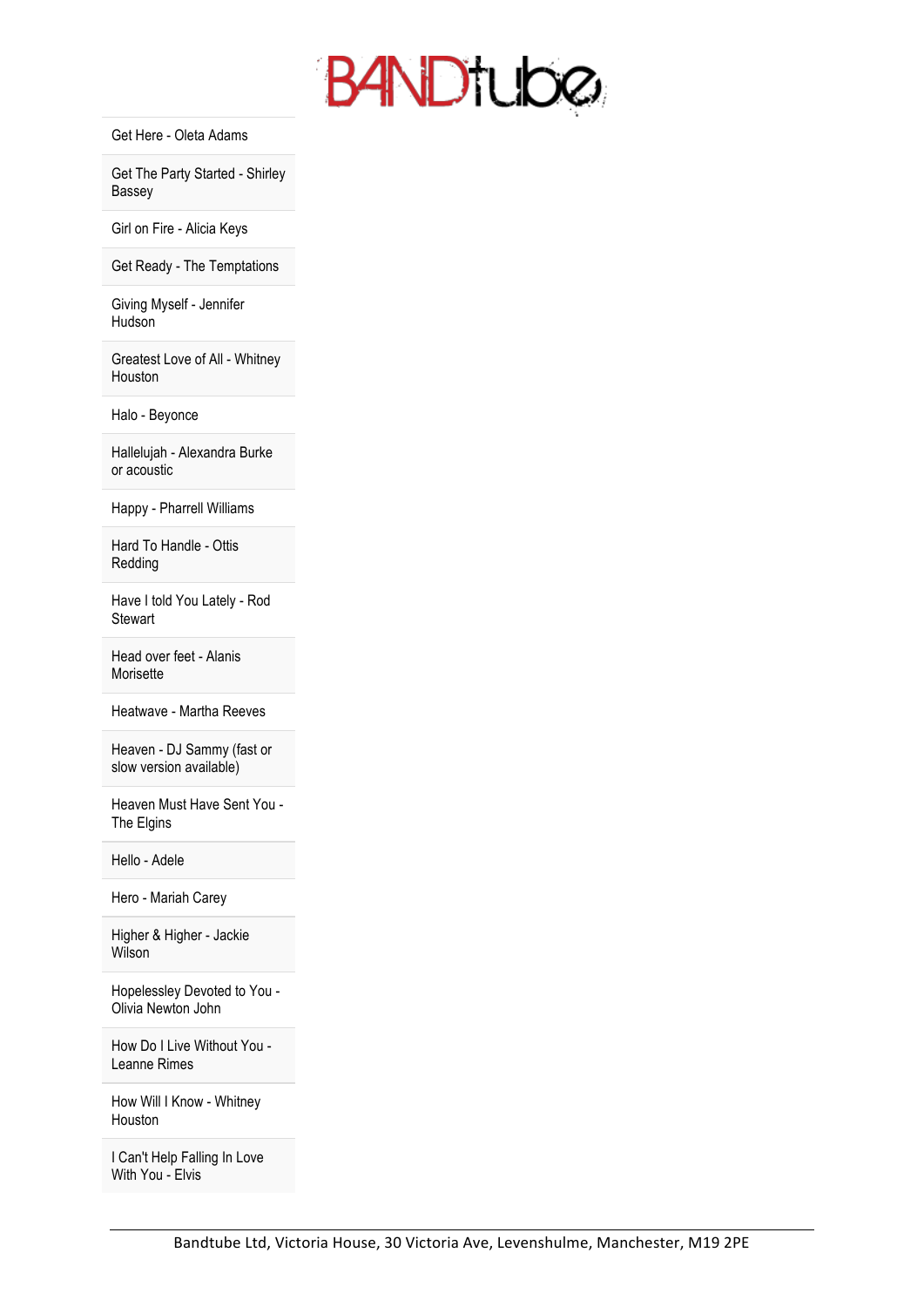

I feel good - James Brown

I Have Nothing - Whitney Houston

I Just Wanna Make Love to You - Etta James

I know I'm not the only one - Sam Smith

I Only Wanna Be With You - Dusty Springfield

I Say a Little Prayer - Aretha Franklin

I Wanna Dance With Somebody - Whitney Houston

I want it that way - Backstreet boys (Scott Brad-Lee Version)

I Will Always Love You - Whitney Houston or Dolly Parton version available

If I Ain't Got You - Alicia Keys

I'm Your Baby Tonight - Whitney Houston

I'll Be There - The Jackson 5 (Mariah Carey Version too)

I'm Every Woman - Chaka Khan

I'm Gonna Make You Love me - Diana Ross

Imagine - John Lennon

It Had To be You - Tony Bennett

It's Not Unusual - Tom Jones

Just the Way You Are - Diana Krall

Just The Way You Are (amazing) - Bruno Mars

Kissing You - Desree

Let me be Your Fantasy -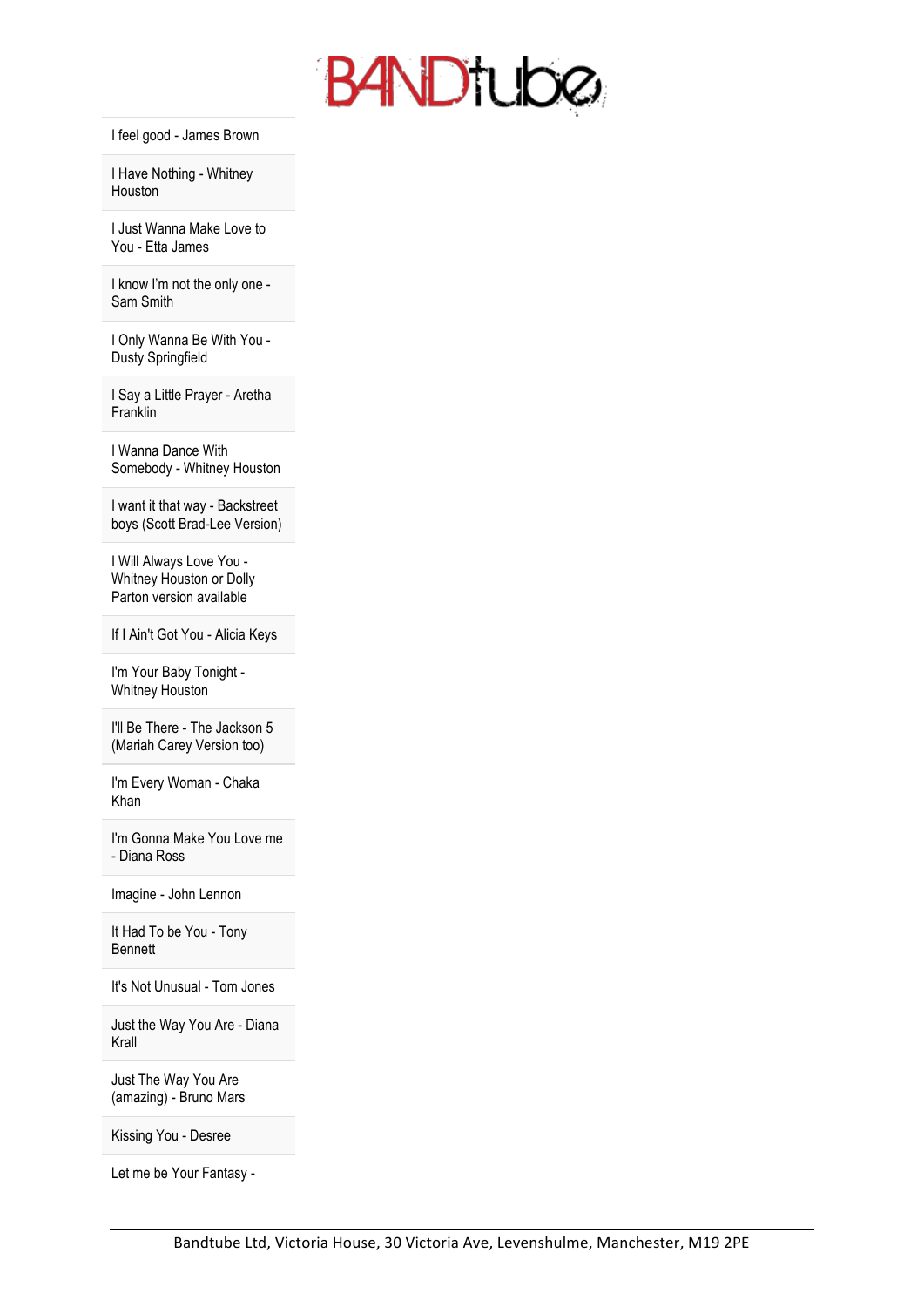

Baby D

Let's Stay Together - Al Green

Let it go - Frozen Theme

Let it be - The beatles

Light my Fire - Will Young

Lady Marmalade - Labelle

Laserlight - Jessie J

Locked out of heaven - Bruno Mars

L.O.V.E - Jessie J

Love at First Sight - Kylie Minogue

Love Letters - Alison Moyet

Love Machine - Girls Aloud

Love Me Tender - Elvis

Love On Top - Beyonce

Love Story - Shirley Bassey

Love Yourself - Justin Bieber

Mad About The Boy - Dinah Washington

Make You Feel My Love - Adele

Master blaster - Stevie Wonder

Man! I Feel Like A Woman - Shania Twain

Me & Mr Jones - Amy Winehouse

Moves Like Jagger - Maroon 5 & Christina Aguilera

Midnight at the oasis - Maria Muldaur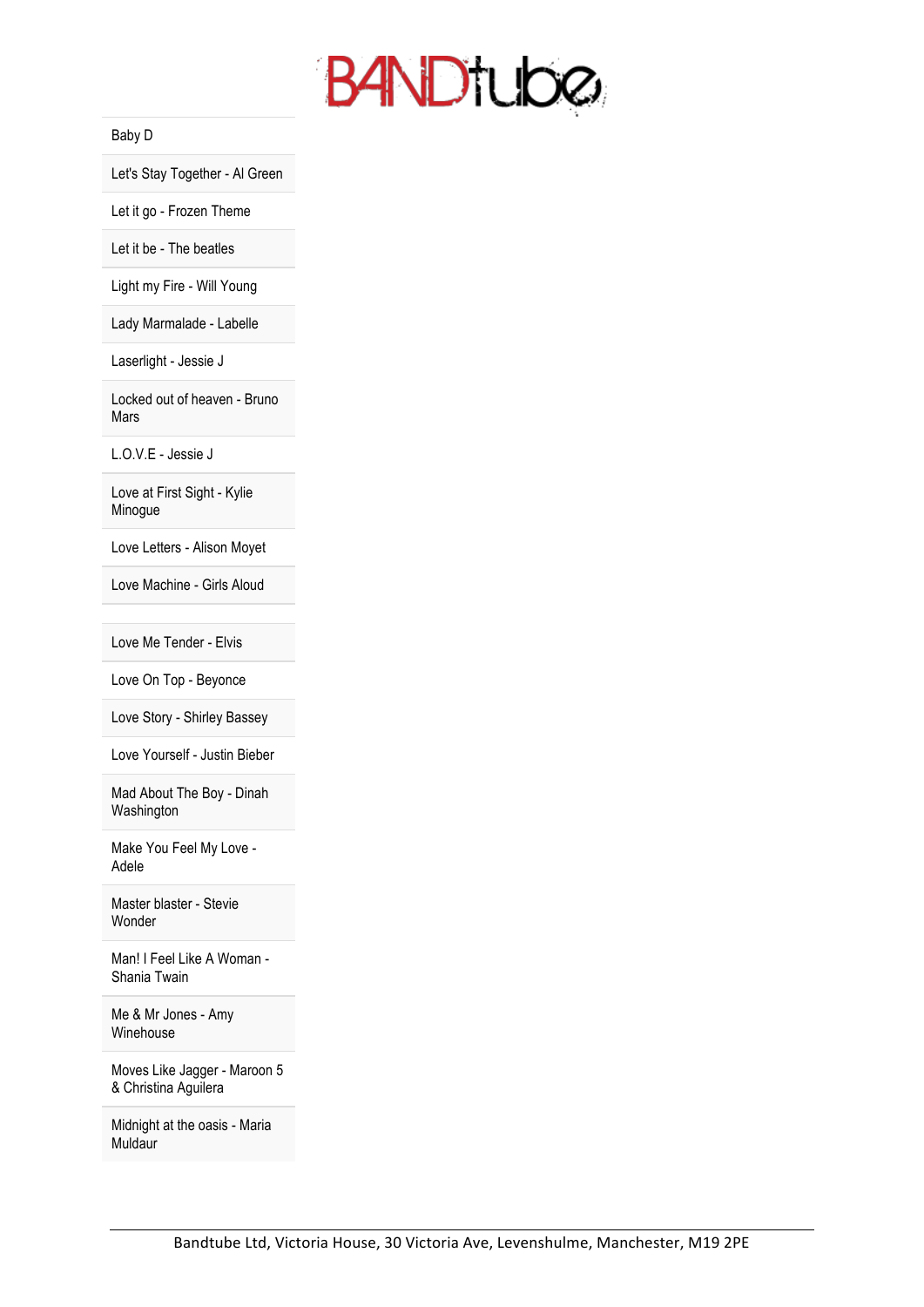

Million Dollar Bill - Whitney Houston

Misty Blue - Dorothy Moore

My All - Mariah Carey

My Baby Just Cares For Me - Nina Simone

My Cherie Amour - Stevie Wonder

My Guy - Mary Wells

My Heart Will Go On - Celine Dion

My Love Is Your Love - Whitney Houston

My Love - Jess Glynne

My Life Would Suck Without You - Kelly Clarkson

Natural Woman - Aretha Franklin

Never Forget - The Noisettes

Never Too Much - Luther Vandross

Next To Me - Emeli Sande

No - Meghan Trainor

No-One - Alicia Keys

Nobody Does It Better - Carly Simon

One Moment In Time - Whitney Houston

Only Girl In The World - Rihanna

Only You - The Platters

Ordinary People - John **Legend** 

Power of Love - Jennifer Rush

Perhaps, perhaps, Perhaps -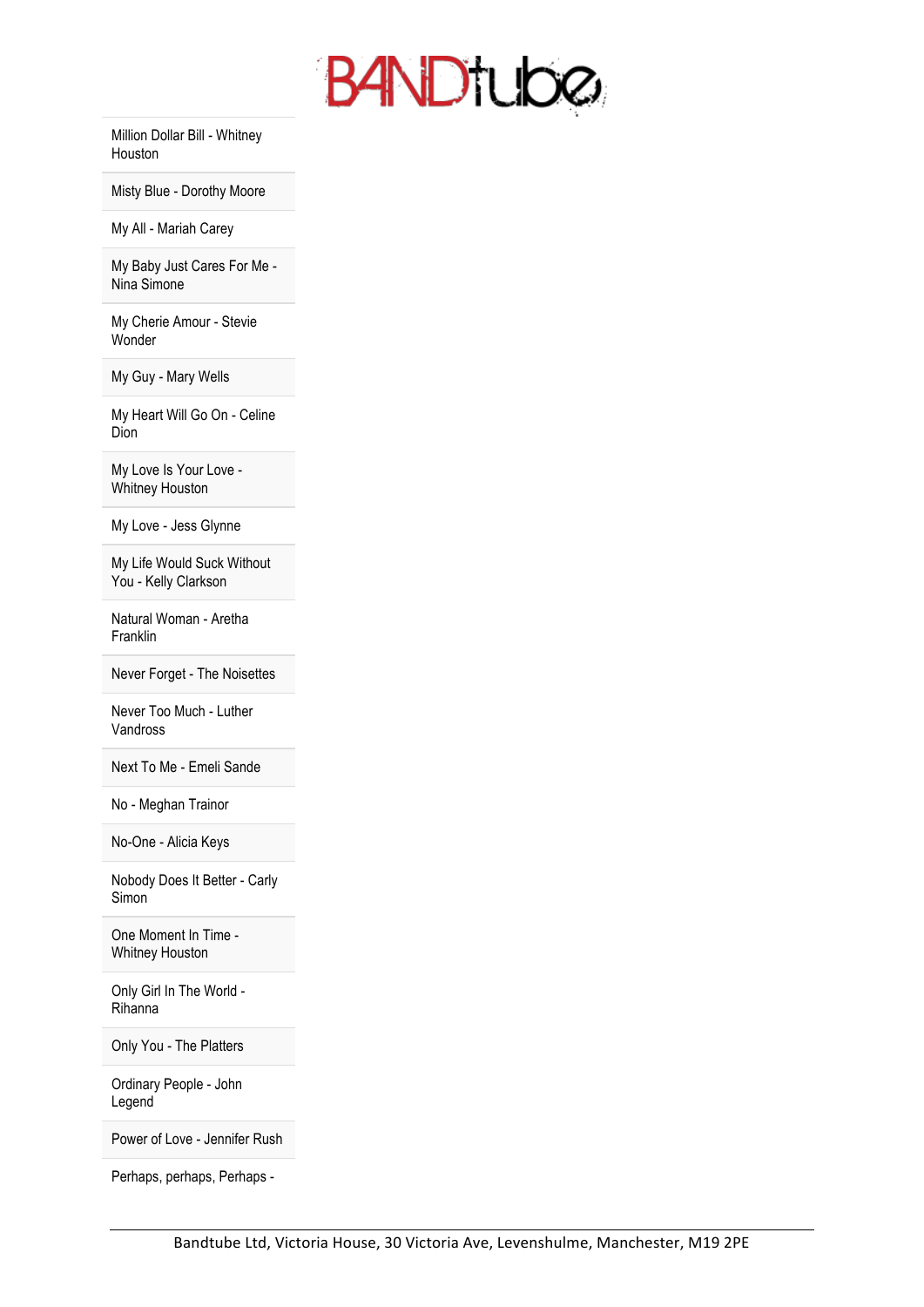

## Doris Day

Price Tag - Jessie J

Promise me - Beverly Craven

Put A Little Love In Your Heart - Martha Reeves

Raise Your Glass - Pink

Rainbow - Jessie J

Rather be - Jess Glynne

Reach Out, I'll be There - The Four Tops

Rescue Me - Fontella Bass

Ribbon In The Sky - Stevie Wonder

River Deep, Mountain High - Tina Turner

Roar - Katy Perry

Run To You - Whitney Houston

See you again - Charlie Puth

Send my Love - Adele

Shoop Shoop Song - Cher

Show me Love - Robin S

Shut up and dance - Walk the moon

Single Ladies - Beyonce

Signed, Sealed Delivered - Stevie Wonder

Simply The Best - Tina Turner

Somewhere Only we know - Lilly Allen or Keane version

Somewhere Over The Rainbow - Eva Cassidy

Son Of A Preacher Man -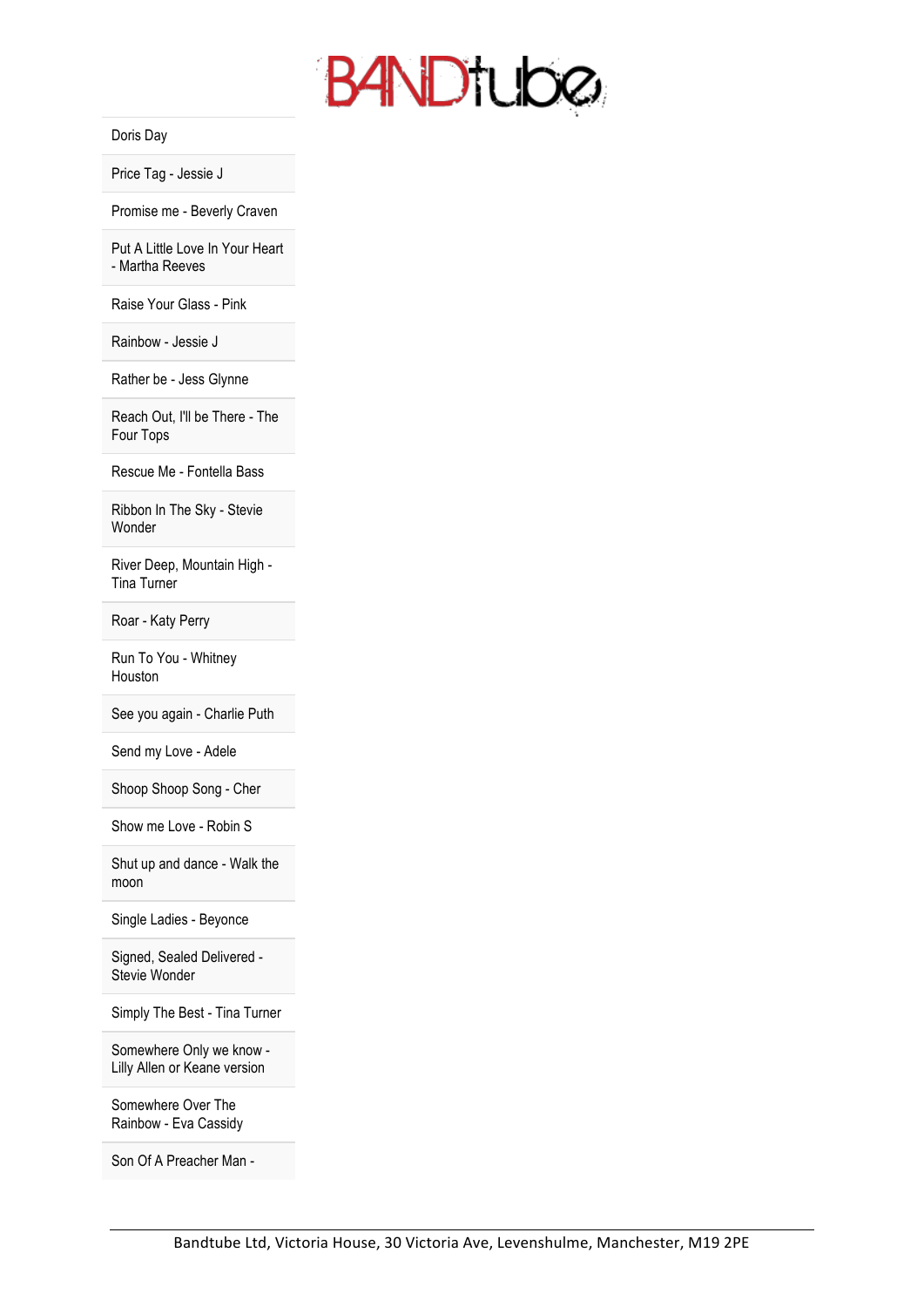

Dusty Springfield

Song Bird - Eva Cassidy

Stand By Me - Ben E King

Stand By Your Man - Tammy **Wynette** 

Stand Up - Jessie J

Stay with me - Sam Smith

Super Duper Love - Joss **Stone** 

Superstition - Stevie Wonder

Sway - The Pussycat Dolls

Sweet Child O' Mine - Guns N' Roses

That's Life - Buble version

The Look Of Love - Dusty Springfield

Then he Kissed Me - The Crystals

Thank God I've Found You - Mariah Carey

This Is Love - Kelly Rowland

Thinking out loud - Ed Sheeran

This Old Heart of Mine - The Isley Brothers

This Will be An Everlasting Love - Natalie Cole

Titanium - Sia

Trouble with my baby - Paloma Faith

Unchained Melody - The Righteous Brothers

Unforgettable - Dinah Washington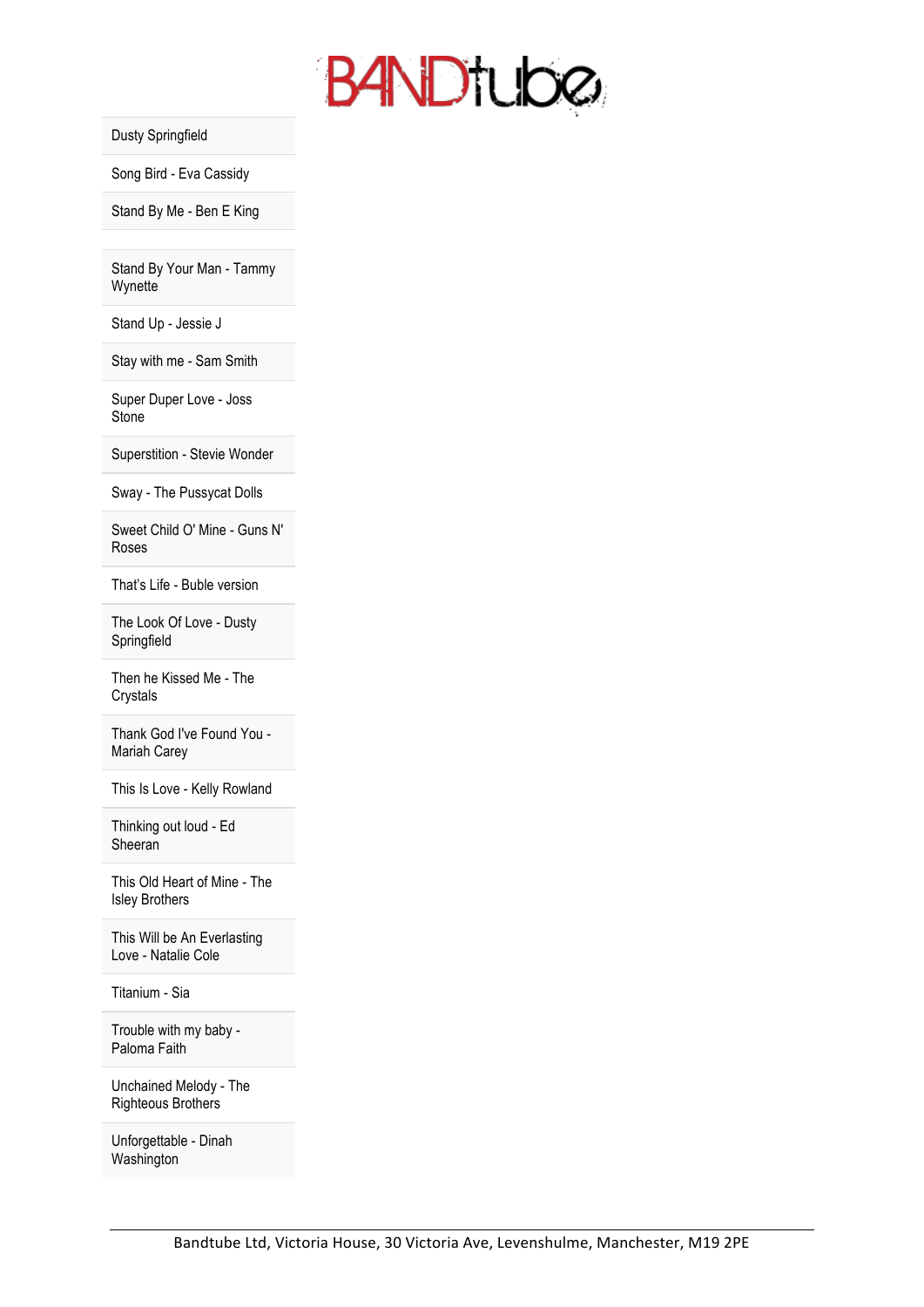

Uptown Funk - Mark Ronson/Bruno Mars

Valerie - Amy Winehouse

Wake me up -Avicci

Walk on by - Dionne Warwick

We Are Family - Sister Sledge

We Found Love - Rihanna

We've only just begun - The **Carpenters** 

What a Difference a Day Makes - Dinah Washington

When Love Takes Over - Kelly Rowland (or Pixie Lott Version)

When We Were Young - Adele

When You Believe - Mariah & **Whitney** 

When You Tell me That You Love Me - Diana Ross

Whenever You Call - Mariah Carey

Wind Beneath My Wings - Bette Midler

Wings - Birdy

Wishin & Hopin - Dusty Springfield

Wishing on a star - Rose Royce

Wonderful World - Sam Cooke

Yesterday - Eva Cassidy

You Are Everything - Diana Ross

You Are So Beautiful - Joe **Cocker** 

You Are The Sunshine of My Life - Stevie Wonder